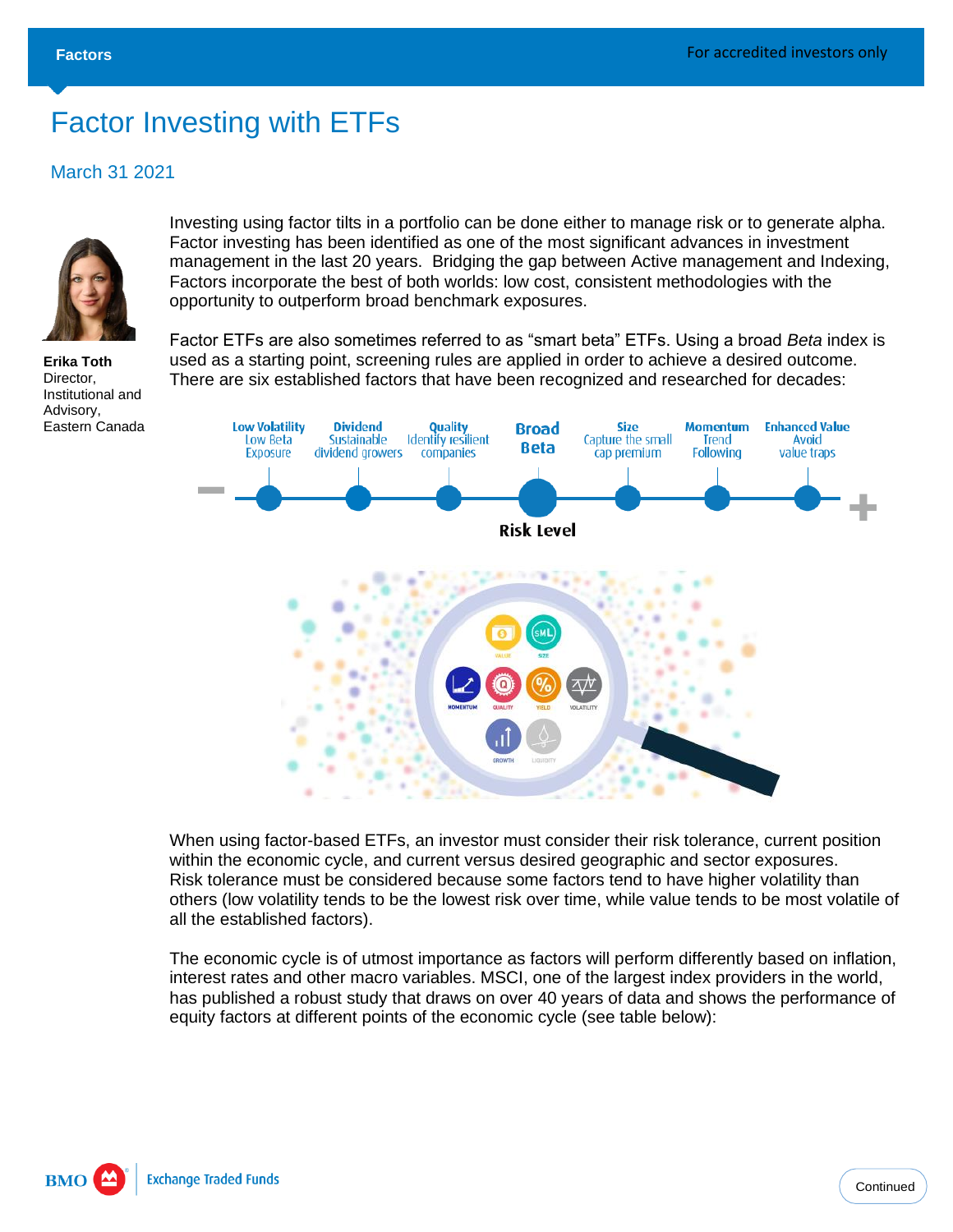



Source: MSCLInc

Average Monthly Gross Active Returns relative to MSCI World from Dec 1975 to May 2019.

Broad Market Proxy: MSCI ACWI Index (USD), Low Volatility Proxy: MSCI ACWI Minimum Volatility Index, (USD) Quality Proxy: MSCI ACWI Quality Index (USD), Dividend Proxy: MSCI ACWI High Dividend Yield Index (USD), Value Proxy: MSCI ACWI Enhanced Value Weighted Index (USD).

As COVID-19 first roiled markets in February and March of 2020, the quality factor did very well. Quality is defined as having High Return on Equity, Stable Earnings Growth and Low Leverage (Debt-to-Equity). Such resilient attributes are commonly found in sectors which did very well: technology, healthcare and consumer staples.

Currently, with rising inflation and rising growth as we see economies start to re-open and the population is vaccinated, the Value factor has enjoyed a resurgence (representing the "Heating Up" top right quadrant of the graph above).

MSCI also publishes their Adaptive Multi-Factor Allocation model, and as at the end of March, value and small cap were the two factors with the most favourable outlook:



**Exposures from MSCI's Adaptive Multi-Factor Allocation Model** 

As of Mar. 31, 2021. Positive exposures are denoted as + or ++, negative as - or --, neutral as N.

(Source: [https://www.msci.com/www/blog-posts/factors-in-focus-value-springs/02422569177\)](https://www.msci.com/www/blog-posts/factors-in-focus-value-springs/02422569177)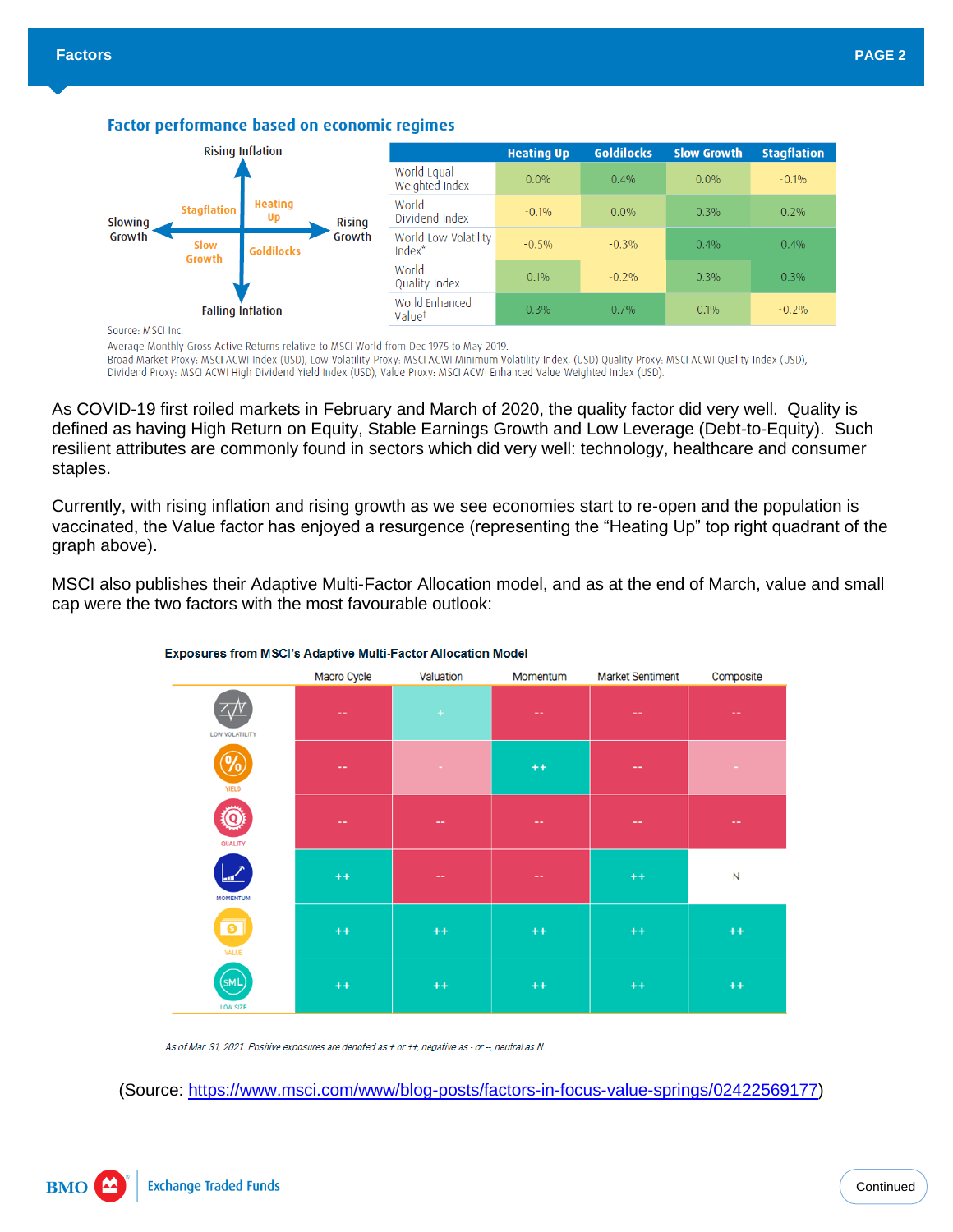ZVU BMO MSCI USA Value Index ETF and ZVC BMO MSCI Canada Value Index ETF offer a pure exposure to the value factor. MSCI's enhanced value methodology scores companies based on 3 equally weighted value metrics: price to book, price to (forward) earnings, and enterprise value to operating cash flows. The enhanced value indexes are designed to be sector neutral versus the benchmark.

Factor investing can also be looked at through a sector lens. In MSCI's Multi Factor Model, recall that the small size factor also scores well given current conditions. The S&P400 (mid caps) and S&P600 (small caps) have drastically outperformed the broad market since the shift of the vaccine news in November.

While the MSCI Enhanced Value indexes provide sector neutral exposure and rank the companies according to best valuations within each sector, the S&P400 and 600 are cap-weighted indexes and result in sector exposure that is markedly different from the broad index. ZSML BMO S&P US Small Cap Index ETF (S&P600) and ZMID BMO S&P US Mid Cap Index ETF (S&P400) are even more levered to the re-opening trade as a byproduct of more cyclical sector exposures. Versus ZVU and versus ZSP (BMO S&P 500 Index ETF), ZSML and ZMID have higher exposure to consumer discretionary, financials and industrials and materials stocks, and lower exposure to consumer staples, IT, and telecoms. Note that the risk level also increases when moving from ZVU to something like ZSML or ZMID.

| <b>GICS Equity Sector (%)</b>    |           |                                       |                            |        |                   |            |                    |                                  |                  |                            |                       |                  |
|----------------------------------|-----------|---------------------------------------|----------------------------|--------|-------------------|------------|--------------------|----------------------------------|------------------|----------------------------|-----------------------|------------------|
|                                  | Portfolio | Consumer<br><b>Date Discretionary</b> | Consumer<br><b>Staples</b> | Energy | <b>Financials</b> | Healthcare | <b>Industrials</b> | Information<br><b>Technology</b> | <b>Materials</b> | Telecom<br><b>Services</b> | Real<br><b>Estate</b> | <b>Utilities</b> |
| <b>BMO S&amp;P 500 ETF (CAD)</b> | 2/28/2021 | 12.4                                  | 6.0                        | 2.8    | 11.2              | 13.1       | 8.4                | 27.4                             | 2.6              | 11.1                       | 2.4                   | 2.5              |
| <b>BMO MSCI USA Value ETF</b>    | 2/28/2021 | 12.0                                  | 6.2                        | 1.8    | 10.9              | 11.8       | 8.1                | 30.8                             | 2.6              | 10.6                       | 2.9                   | 2.3              |
| BMO S&P US Small Cap ETF         | 2/28/2021 | 15.3                                  | 3.8                        | 3.9    | 17.2              | 11.8       | 18.0               | 14.0                             | 4.8              | 2.1                        | 7.6                   | 1.5              |
| BMO S&P US Mid Cap ETF           | 2/28/2021 | 15.8                                  | 3.5                        | 1.2    | 15.6              | 11.2       | 18.6               | 14.0                             | 5.9              | 1.9                        | 8.9                   | 3.2              |

(Source: Morningstar Direct, Feb 28 2021)

Using ETFs such as these, portfolio managers can overweight or underweight to certain factors or sectors tactically as market conditions change.

## BMO is the largest provider of factor ETFs in Canada. (Bloomberg, Mar 31 2021)

| <b>Factor</b>   | <b>Overview</b>                                                                                                         | <b>ETF</b>                                                          |
|-----------------|-------------------------------------------------------------------------------------------------------------------------|---------------------------------------------------------------------|
| Quality         | BMO ETFs quality strategy selects companies with high quality                                                           | . BMO MSCI All Country World High Quality Index ETF (ZGQ)           |
|                 | scores based on 3 variables: high return on equity, stable                                                              | . BMO MSCI Europe High Quality Hedged to CAD Index ETF (ZEQ)        |
|                 | earnings growth, and low financial leverage ratio.                                                                      | . BMO MSCI USA High Quality Index ETF (ZUQ)                         |
| Value           | BMO's value ETFs provide a pure approach to the value factor                                                            | · BMO MSCI Canada Value Index ETF (ZVC)                             |
|                 | using MSCI's Enhanced Value methodology. The result is a                                                                | . BMO MSCI USA Value Index ETF (ZVU)                                |
|                 | refined strategy, identifying and avoiding potential value traps.                                                       |                                                                     |
|                 | Low Volatility BMO ETFs Low Volatility Strategy focuses on the risk of                                                  | . BMO Low Volatility Canadian Equity ETF (ZLB)                      |
|                 | securities and analyzes the beta of a stock as the primary                                                              | . BMO Low Volatility US Equity ETF (ZLU, ZLU.U, ZLH)                |
|                 | portfolio construction tool. BMO ETFs suite of Low Volatility                                                           | . BMO Low Volatility International Equity ETF (ZLI, ZLD)            |
|                 | ETFs provide investors with long-term solutions that provide                                                            | . BMO Low Volatility Emerging Markets Index ETF (ZLE)               |
|                 | downside protection.                                                                                                    |                                                                     |
| <b>Dividend</b> | BMO ETFs dividend approach is a customized strategy that                                                                | • BMO Canadian Dividend ETF (ZDV)                                   |
|                 | combines high yield with sustainable growth. Through an                                                                 | . BMO US Dividend ETF (ZDY, ZDY.U, ZUD)                             |
|                 | advanced 4 step screening process BMO ETFs analyzes each                                                                | • BMO International Dividend ETF (ZDI, ZDH)                         |
|                 | company's willingness and ability to pay dividends over time                                                            |                                                                     |
|                 | with additional forward looking considerations.                                                                         |                                                                     |
| <b>Size</b>     | BMO ETFs applies an equal weight methodology to developed                                                               | • BMO Equal Weight Banks Index ETF (ZEB)                            |
|                 | sectors which reduces security concentration often found in                                                             | • BMO Equal Weight Oil & Gas Index ETF (ZEO)                        |
|                 | traditional sector based ETFs. Each security is allocated an                                                            | • BMO Equal Weight Utilities Index ETF (ZUT)                        |
|                 | equal weight rather than a market capitalization weight, which                                                          | • BMO Equal Weight REITs Index ETF (ZRE)                            |
|                 | decreases security specific risk. Equal weighted ETFs eliminate a • BMO Equal Weight Canada Industrials Index ETF (ZIN) |                                                                     |
|                 | market capitalization bias bringing more focus on small                                                                 | . BMO Equal Weight US Health Care Hedged to CAD Index ETF (ZUH/ZHU) |
|                 | capitalization and in turn, value companies. BMO ETFs Equal                                                             | • BMO Equal Weight US Banks Index ETF (ZBK)                         |
|                 | Weight Strategy is a more efficient way to implement a sector                                                           | . BMO Equal Weight US Banks Hedged to CAD Index ETF (ZUB)           |
|                 | strategy and can complement or replace single stock holdings.                                                           | . BMO Equal Weight Global Base Metals Hedged to CAD Index ETF (ZMT) |
|                 | BMO ETFs also offers US Small Cap and Mid Cap exposures for                                                             | • BMO Equal Weight Global Gold Index ETF (ZGD)                      |
|                 | those looking to target a specific market capitalization                                                                | · BMO S&P US Small Cap Index ETF (ZSML/ZSML.F/ZSML.U)               |
|                 | exposure.                                                                                                               | . BMO S&P US Mid Cap Index ETF (ZMID/ZMID.F/ZMID.U)                 |

**BMO**